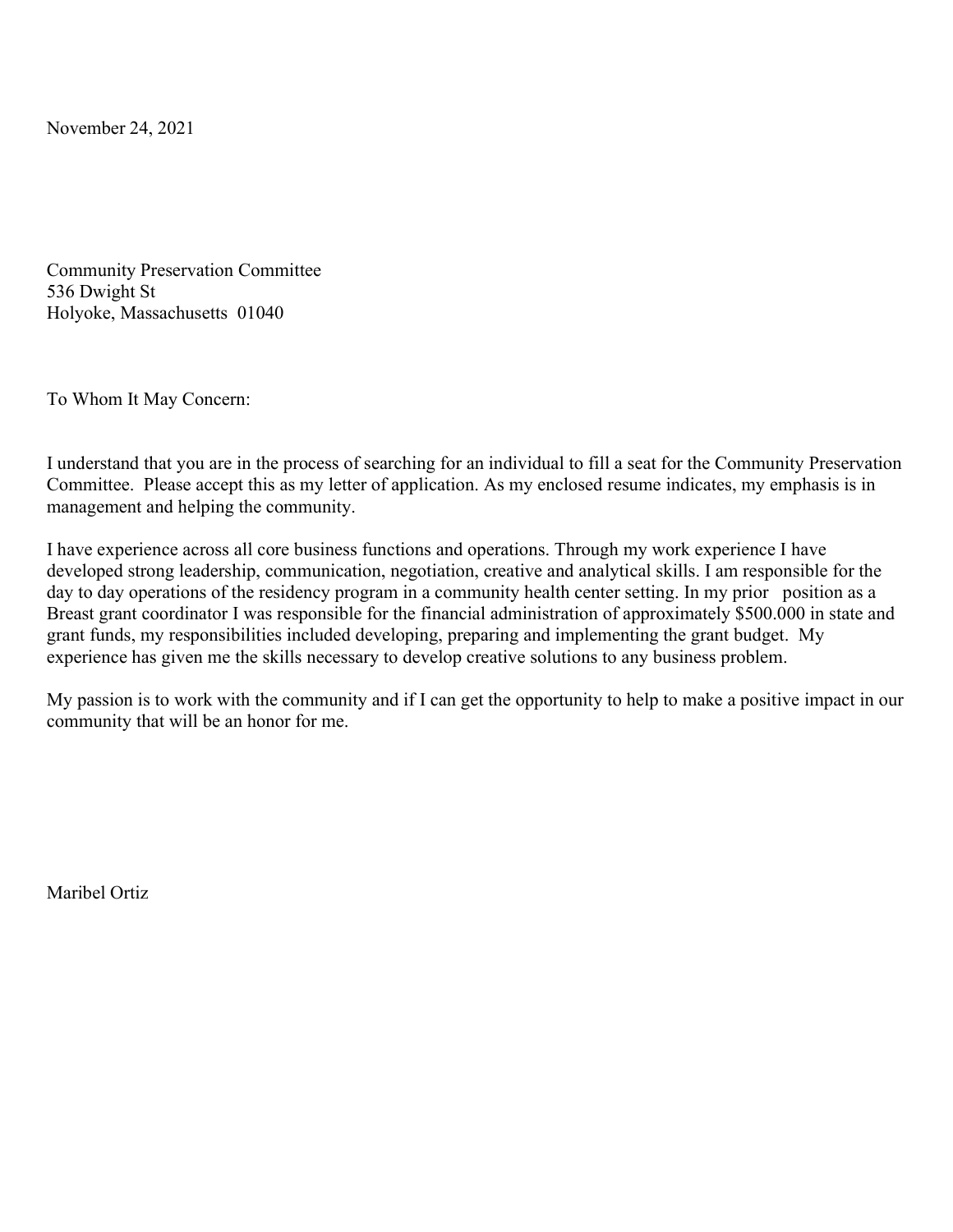# Maribel Ortiz

Maribel1135@yahoo.com

101 Saint Kolbe Dr Holyoke, MA, 01040

## EXPERIENCE

#### Assistant Office Manager/Program coordinator Pediatric Dental Residency, NYU Langone, Holyoke Health Center, 2011 - Present

- Coordinated rotation for residents at different sites and hospitals.
- Payroll for the NYU residents using /Kronos.
- Payroll for my staff at HHC using /Checkwriters.
- Create schedules and templates for the Residents.
- Developed and maintained strong relationships with community referral resources.
- Trained all front desk for my dental department.
- Schedule and coordinate meetings in person or zoom.
- Book and create schedule for the Oral Surgeon.
- Coordinate schedules for hygienist.
- Translate for patients and documents for the department.
- Summit prior authorization for dental and medical insurances.
- Schedule patients at the operating room for Shriners Hospital, Baystate and HMC.
- Community outreach

### Patient Registration Holyoke Medical Center, Beech, Holyoke, MA / Jan 2010 - Jan 2012

- Register patient that arrives at the emergency department.
- Collecting insurance information.
- Collecting patient information.
- Collecting copayments.

## Dr. Mark S. Singer OBGYN Holyoke Medical Center, Holyoke, MA / Jan 1998 – May 2011

- Coordinated all the patients' schedules.
- Schedule all the surgeries for the patients.
- Translate for the doctor and patients.
- Order all the office supplies.
- Answering phones.
- Collecting copayments

#### Coordinator for a Breast Grant Program. Holyoke Medical Center, Holyoke, MA / July 2007 – July 2009

- Managing referrals from female without insurance that needed it a yearly mammogram or a pap smears.
- Schedule pap smears and mammograms.
- Patients with a positive findings for cancer I would call them and set up services for treatment, surgery, concealing and connect them with a support group.
- Collect all the data and send it to the state.
- Sending invoices and paying for the services provided to the patients